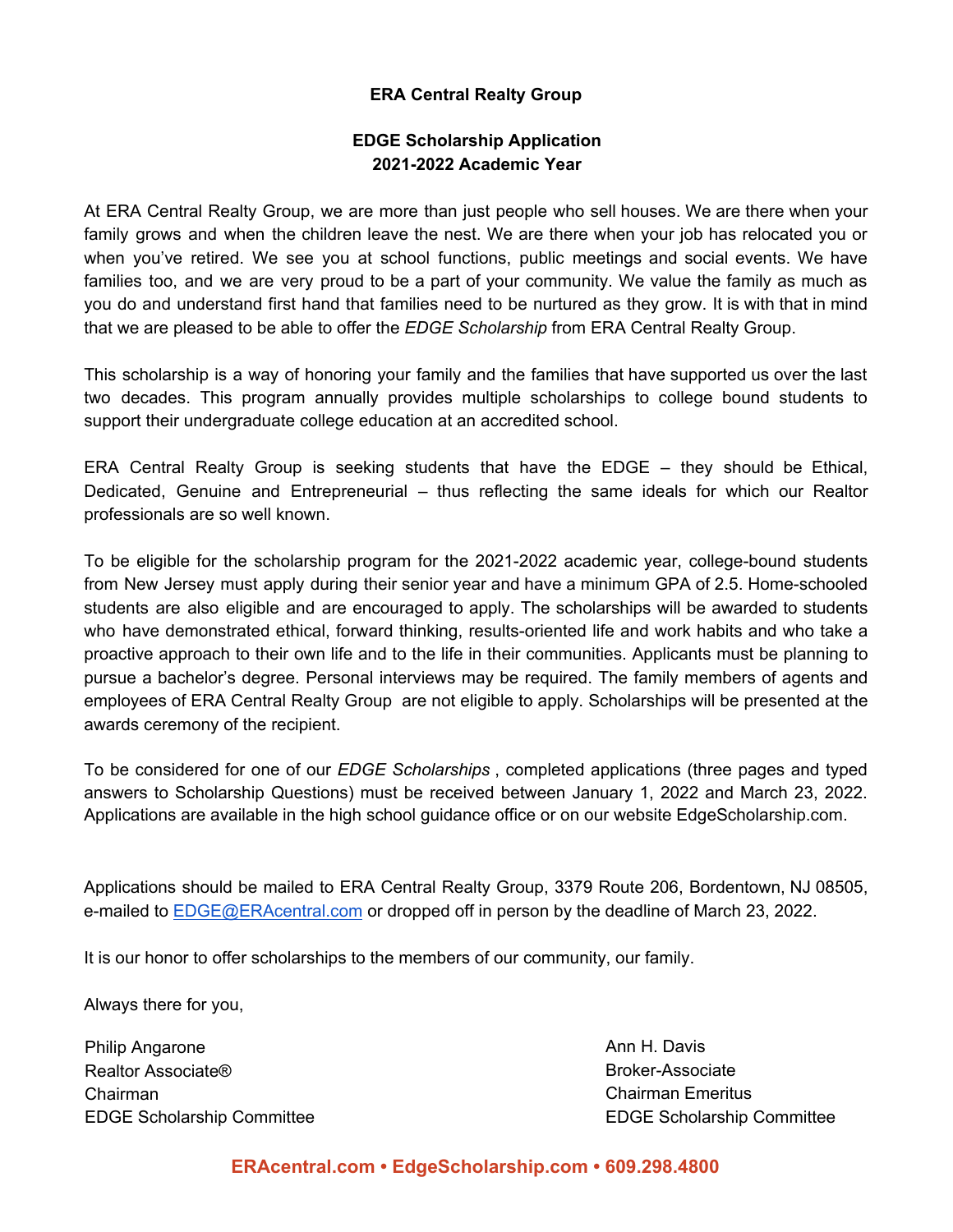# **APPLICATION**

| <b>PERSONAL DATA</b> |                             |  |  |
|----------------------|-----------------------------|--|--|
| Name                 | $\circ$ Male $\circ$ Female |  |  |
| Address              | Date of Birth               |  |  |
| Phone                | Email                       |  |  |

| <b>SCHOOL INFORMATION</b>     |                                |  |
|-------------------------------|--------------------------------|--|
| <sup>1</sup> High School      | Anticipated HS Graduation Date |  |
| HS GPA (must be at least 2.5) | College You Plan to Attend     |  |

| <b>EMPLOYMENT</b>  |              |  |  |
|--------------------|--------------|--|--|
| Company & Location |              |  |  |
| Type of Work       | Dates        |  |  |
| Company & Location |              |  |  |
| Type of Work       | Dates        |  |  |
| Company & Location |              |  |  |
| Type of Work       | <b>Dates</b> |  |  |

| <b>COMMUNITY INVOLVEMENT &amp; VOLUNTEERISM</b> |            |       |  |
|-------------------------------------------------|------------|-------|--|
| Organization                                    | Activities | Dates |  |
| Organization                                    | Activities | Dates |  |
| Organization                                    | Activities | Dates |  |
| Organization                                    | Activities | Dates |  |

| <b>SPECIAL AWARDS, HONORS AND RECOGNITION</b> |            |  |  |
|-----------------------------------------------|------------|--|--|
| Description                                   | Date Rec'd |  |  |
| Description                                   | Date Rec'd |  |  |
| Description                                   | Date Rec'd |  |  |

# **ERAcentral.com • EdgeScholarship.com • 609.298.4800**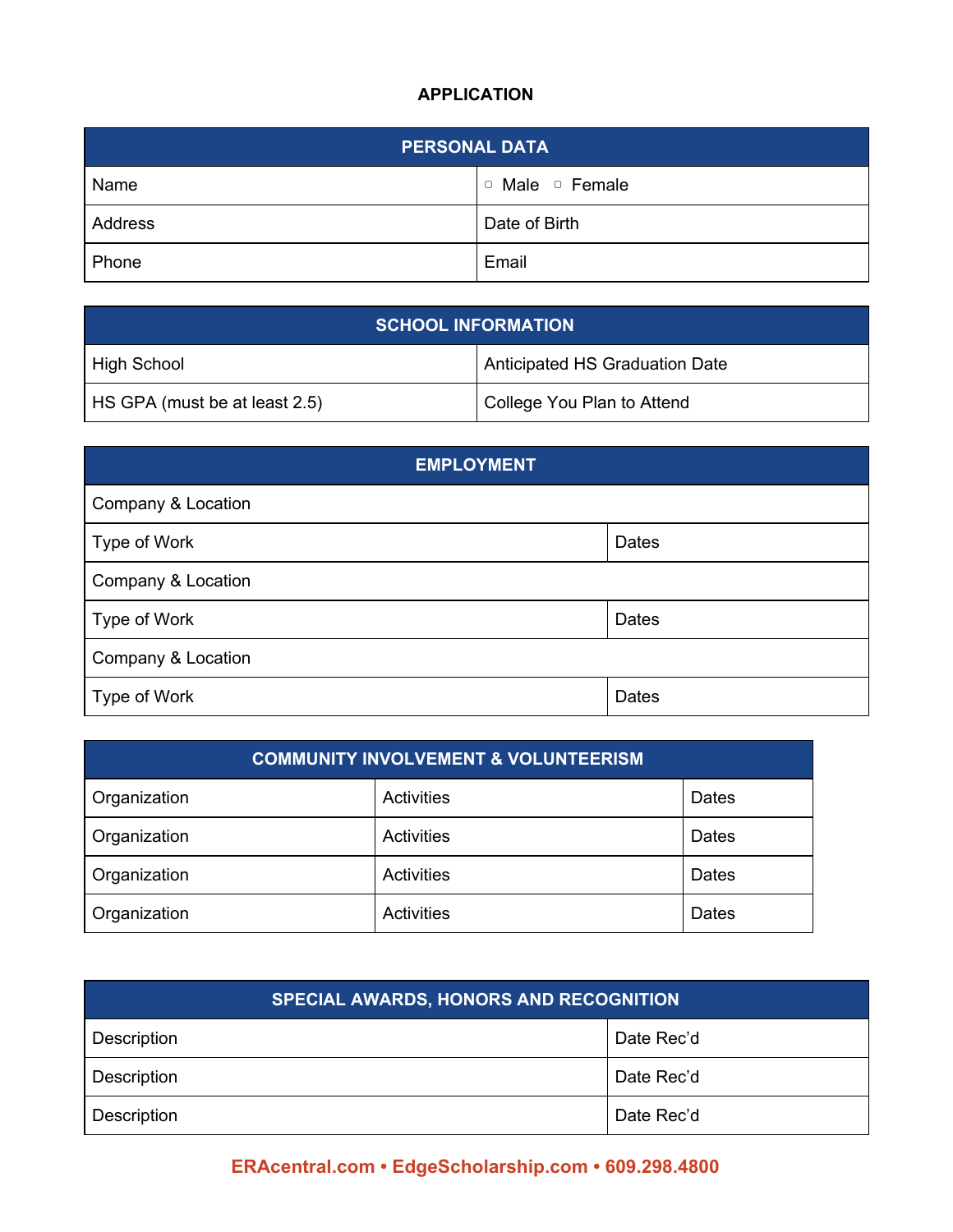#### **APPLICATION**

*On a separate piece of paper, please TYPE your answers to all of the following questions (maximum 200 words per question):*

#### **ETHICAL**

1. Recall a time when you have either witnessed or faced a choice between ethical and unethical behavior.

#### **DEDICATED**

- 1. So far in your life, what one thing have you decided to dedicate yourself to?
- 2. When you leave high school and move on in life, what will your classmates remember you for?

#### **GENUINE**

- 1. You must send a text message which will be read around the world, what does your text message say?
- 2. Who is your role model? Explain why.

#### **ENTREPRENEURIAL**

- 1. If you were to be interviewed for a magazine/newspaper; which one would it be and what accomplishment would you want to talk about and why?
- 2. What quote most inspires you and why?